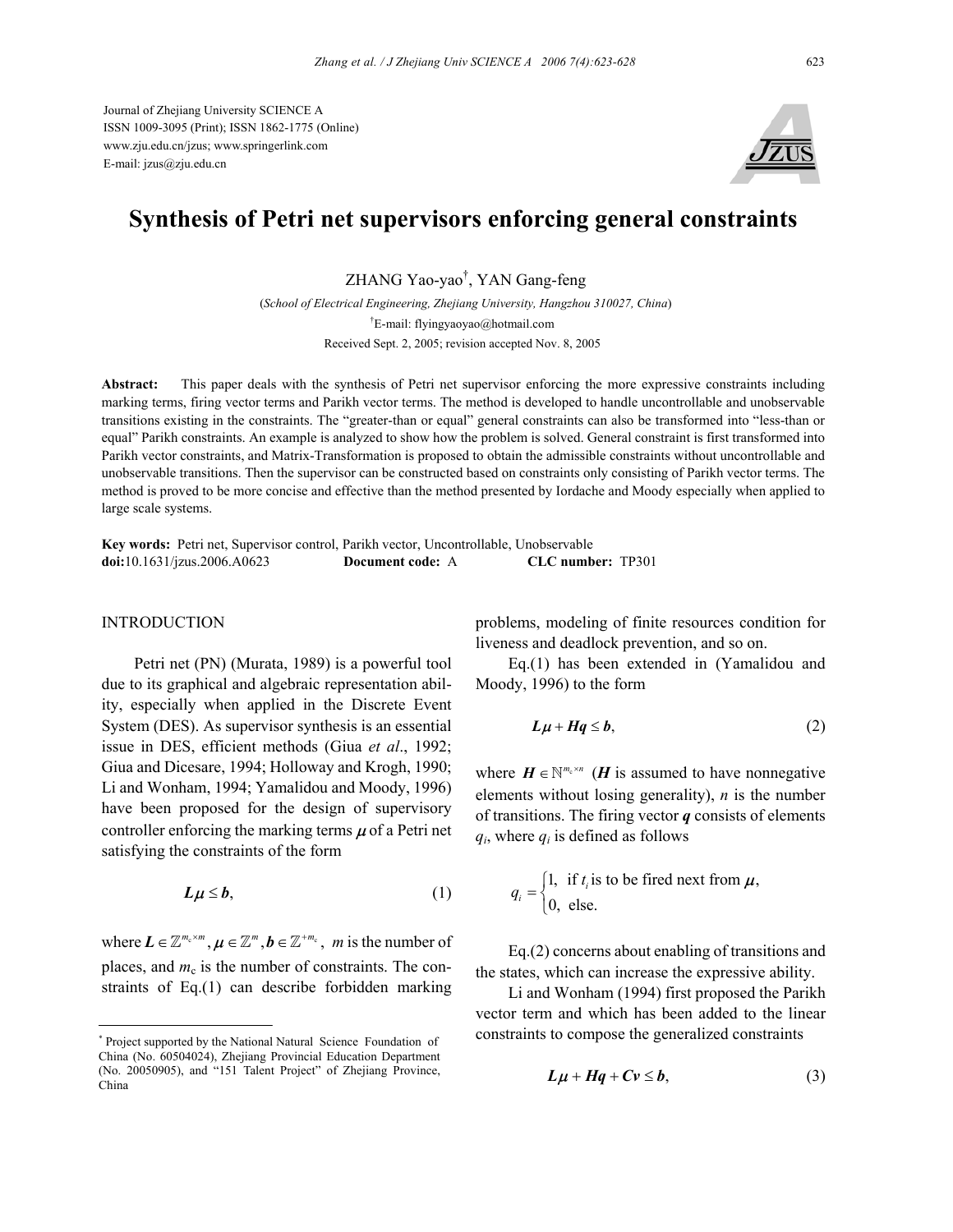where  $C \in \mathbb{Z}^{m_c \times n}$ ,  $v_i$  is the *i*th element of *v*, and stands for how many times  $t_i$  has fired since the system's initialization, and Eq.(3) has greatly increased the expressive power of the constraints. As marking terms in Eq.(3) do not make Eq.(3) more expressive, only make it easy to understand and construct the constraints, Eq.(3) can be simplified to

$$
Hq + Cv \leq b \tag{4}
$$

If there are no self-loops, Eq.(4) can be rewritten as

$$
Cv \leq b \tag{5}
$$

While the Parikh vector terms can be used to describe the difference between the numbers of firing of two transitions, future research will focus on the properties of the Parikh vector term in order to achieve more expressive power and convenient analysis method.

The Parikh vector terms are viewed as the marking of a sink place added to the transitions, and Iordache and Antsaklis (2002; 2003) transformed the constraints of Eq. $(3)$  into Eq. $(1)$  that are enforced on the transformed PN, and then obtained the supervisory controller by using the method presented by Moody and Antsaklis (1996). The method for the constraints of Eq.(1) is based on the concept of place invariants. Moody and Antsaklis (2000) and Wu *et al*. (2003) proposed methods to deal with uncontrollable and unobservable transitions. As the methods are quite complex in matrix multiplication for a large system, Wang and Yan (2005) presented a novel method to solve this problem which can greatly ease the computation burden. But Wang only considers the "less-than or equal" constraints without uncontrollable and unobservable transitions. In practical issues, "greater-than or equal" constraints and uncontrollable and unobservable issues are very common, thus cannot be eliminated. For this case, the method to transform "greater-than or equal" general constraints into "less-than or equal" Parikh constraints, and constraints with uncontrollable and unobservable transitions in Parikh vector term is proposed in this paper.

This paper first introduces the basic concepts of generalized constraint, uncontrollable and unobservable transitions and the method of transformation. How to deal with the "greater-than or equal" constraints is discussed in Section 3. Section 4 will provide the details of how to obtain the admissible constraints involving uncontrollable and unobservable transitions. An example of AVs system borrowed from (Iordache and Antsaklis, 2003) is used to illustrate the procedure of handling the problem and comparison is also given to show the effectiveness of the method in Section 5. At last, conclusion is given in Section 6.

#### BACKGROUND

Constraints of Eqs.(1) and (2) have been fully discussed and are easily used to represent the PN models. This section discusses how to describe the PN operation by constraints of Eq.(4). For a Petri net, we denote  $D_p$  as the incidence matrix without controller  $(D_p^+, D_p^-$  stand for the input and output matrix respectively),  $t_i$  as the transition corresponding to the column *i* of  $D_p$ . Thus, we have the state equation

$$
\boldsymbol{\mu} = \boldsymbol{\mu}_0 + \boldsymbol{D}_p \boldsymbol{v},\tag{6}
$$

where  $\mu_0$  is the initial marking. From Eq.(6), we have −*D*p*v*≤µ0, let *C*=−*D*p. If Petri net has self-loops, the incidence matrix  $\mathbf{D}_{\text{p}}$  is insufficient to determine whether a transition is enabled or not. Term *Hq*, where  $H = D_p^-$ , is introduced into the following constraint

$$
Cv + Hq \le \mu_0, \tag{7}
$$

which can describe the operation of PN even with self-loops.

**Definition 1** Petri net is a 5-tuple PN  $(P, T, F, W, \mu_0)$ , where  $P=\{p_1, p_2, ..., p_m\}$  is a finite set of places;  $T=\{t_1, t_2, \ldots, t_n\}$  is a finite set of transitions; *F*⊆(*P*×*T*)∪(*T*×*P*); *W*:*F*→{1,2,3,...} is a weight function;  $\mu_0: P \rightarrow \{0,1,2,...\}$  is the initial marking.

**Definition 2** •*x*={*y*|(*y*,*x*)∈*F*} is denoted as the pre-set of *x*,  $x \equiv \{z | (x,z) \in F\}$  is the post-set of *x*.

The pre-set and post-set of a place  $p \in P$  are

$$
\bullet p = \{t \in T | (t, p) \in F\}, \ p \bullet = \{t \in T | (p, t) \in F\},
$$

then we have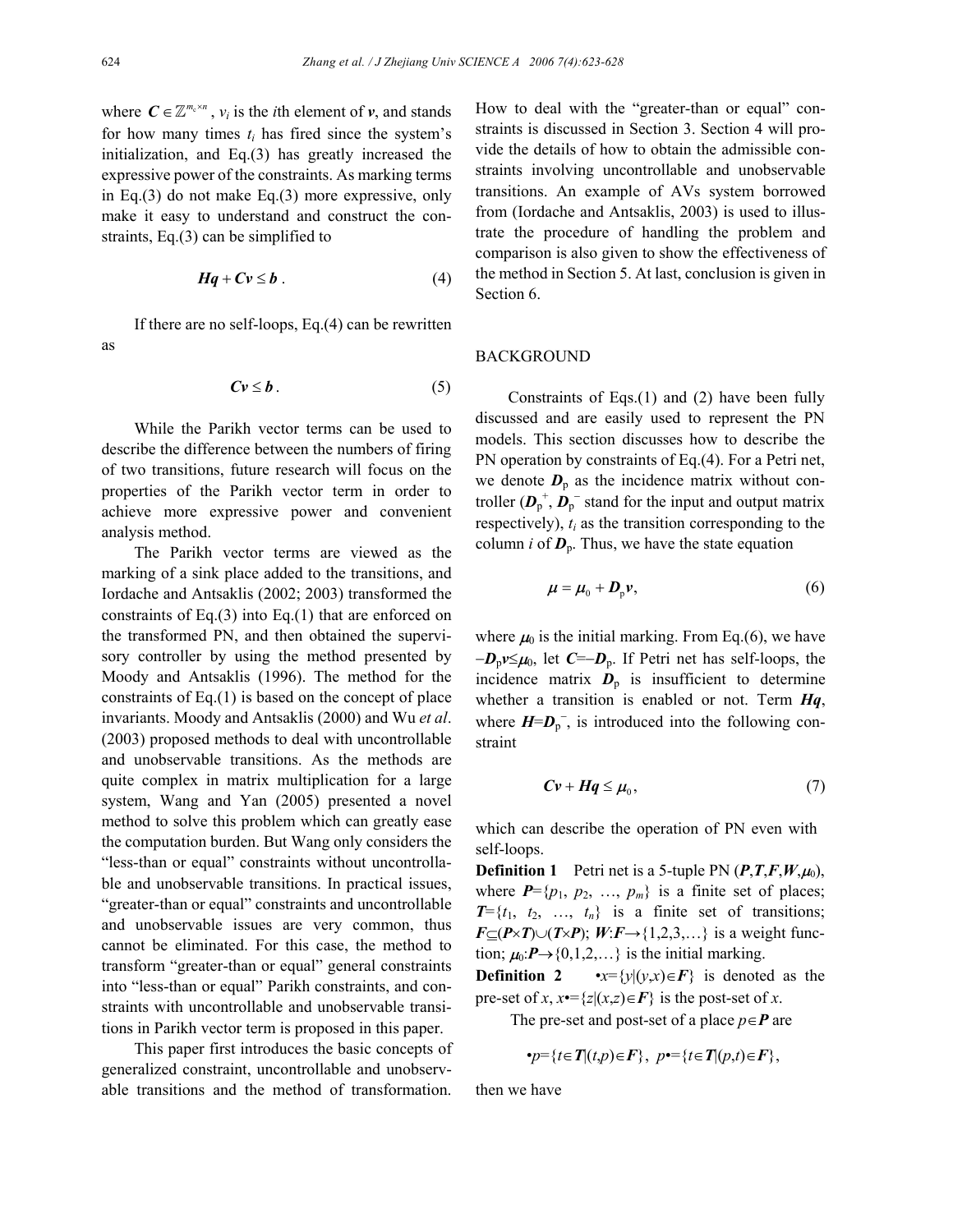$$
\mu(p) = \mu_0(p) + \sum_{t \in \mathbf{P}} W(t, p)\nu(t) - \sum_{t = p^*} W(p, t)\nu(t). \tag{8}
$$

As  $\mu(p)$  is a non-negative integer, we have

$$
\mu(p) = \mu_0(p) + \sum_{t \in \mathbf{p}} W(t, p)\nu(t) - \sum_{t = p} W(p, t)\nu(t) \ge 0,
$$

which means the number of tokens consumed must be less than the tokens received plus the initial tokens. Therefore, the following proposition can be obtained. **Proposition 1** Each place can be regarded as a control place enforcing a Parikh constraint and vice versa.

Thus the constraint of Eq.(4) can be enforced by adding a control place to the plant iff  $b \geq 0$ .

**Example 1** Considering the Petri net in Fig.1, each place can be regarded as an inequality as follows:

$$
q_1+v_2\leq 3
$$
;  $v_2-v_3\leq 0$ ;  $-2v_1-v_2+v_3\leq 1$ .

In a reverse way, if Parikh constraint  $-v_1+v_2$ +  $v_3 \leq 1$  is enforced on the Petri net, the supervisory controller can be directly obtained as shown in Fig.2.



**Fig.1 Petri net model**



**Fig.2 Petri net model with controller** 

## "GREATER-THAN OR EQUAL" CONSTRAINTS

Some systems may require resource reserve constraints, and then constraints will be applied. For simplicity and without loss of generality, we assume there are self-loops in the Petri net, and only one constraint is discussed here.

The "greater-than or equal" general constraint is as follows

$$
l\mu + cv \geq b, \tag{9}
$$

where  $\boldsymbol{l} \in \mathbb{Z}^{1 \times m}$ ,  $\boldsymbol{\mu} \in \mathbb{Z}^{m}$ ,  $\boldsymbol{c} \in \mathbb{Z}^{1 \times n}$ ,  $\boldsymbol{\nu} \in \mathbb{Z}^{+n}$ , m and *n* stand for the number of places and transitions respectively, and we denote  $||\mathbf{l}||$  as the support of *l*, where  $||\mathbf{l}|| = {p \in \mathbf{P}}$  $l(p) \neq 0$ , similarly,  $||c||$  is the support of *c*,  $||c|| = {t \in T}$  $c(t) \neq 0$ .

**Theorem 1** If "greater-than or equal" general constraints satisfy the initial condition, it can be transformed into a "less-than or equal" Parikh constraints, i.e., if  $l\mu_0+c\nu_0\geq b$ , then  $l\mu+c\nu\geq b$  can be transformed into  $c'v \ge b'$ .

**Proof**  $l\mu$ +*cv* can be rewritten as

$$
\sum_{p\in\|I\|}l(p)\mu(p)+\sum_{t\in\|c\|}c(t)\nu(t).
$$

According to Eq.(8), we have

$$
\begin{split} &\boldsymbol{l}\boldsymbol{\mu} = \sum_{p \in ||\boldsymbol{I}||} l(p) \boldsymbol{\mu}(p) \\ &= \sum_{p \in ||\boldsymbol{I}||} l(p) \Bigg[ \mu_0(p) + \sum_{t \in \boldsymbol{r}} W(t, p) \boldsymbol{v}(t) - \sum_{t = p} W(p, t) \boldsymbol{v}(t) \Bigg] \\ &= \sum_{p \in ||\boldsymbol{I}||} l(p) \mu_0(p) + \sum_{p \in ||\boldsymbol{I}||, t \in \boldsymbol{r}} l(p) W(t, p) \boldsymbol{v}(t) \\ &- \sum_{p \in ||\boldsymbol{I}||, t = p} l(p) W(p, t) \boldsymbol{v}(t) \\ &= \boldsymbol{l}\boldsymbol{\mu}_0 + \sum_{p \in ||\boldsymbol{I}||, t \in \boldsymbol{r}p} l(p) W(t, p) \boldsymbol{v}(t) - \sum_{p \in ||\boldsymbol{I}||, t = p} l(p) W(p, t) \boldsymbol{v}(t). \end{split}
$$

Eq.(9) can be rewritten as

$$
\sum_{p\in ||I||,t=p} l(p)W(p,t)v(t) - \sum_{p\in ||I||,t\in\mathbf{P}} l(p)W(t,p)v(t) - \sum_{t\in ||c||} c(t)v(t) \leq I\mu_0 - b.
$$
\n(10)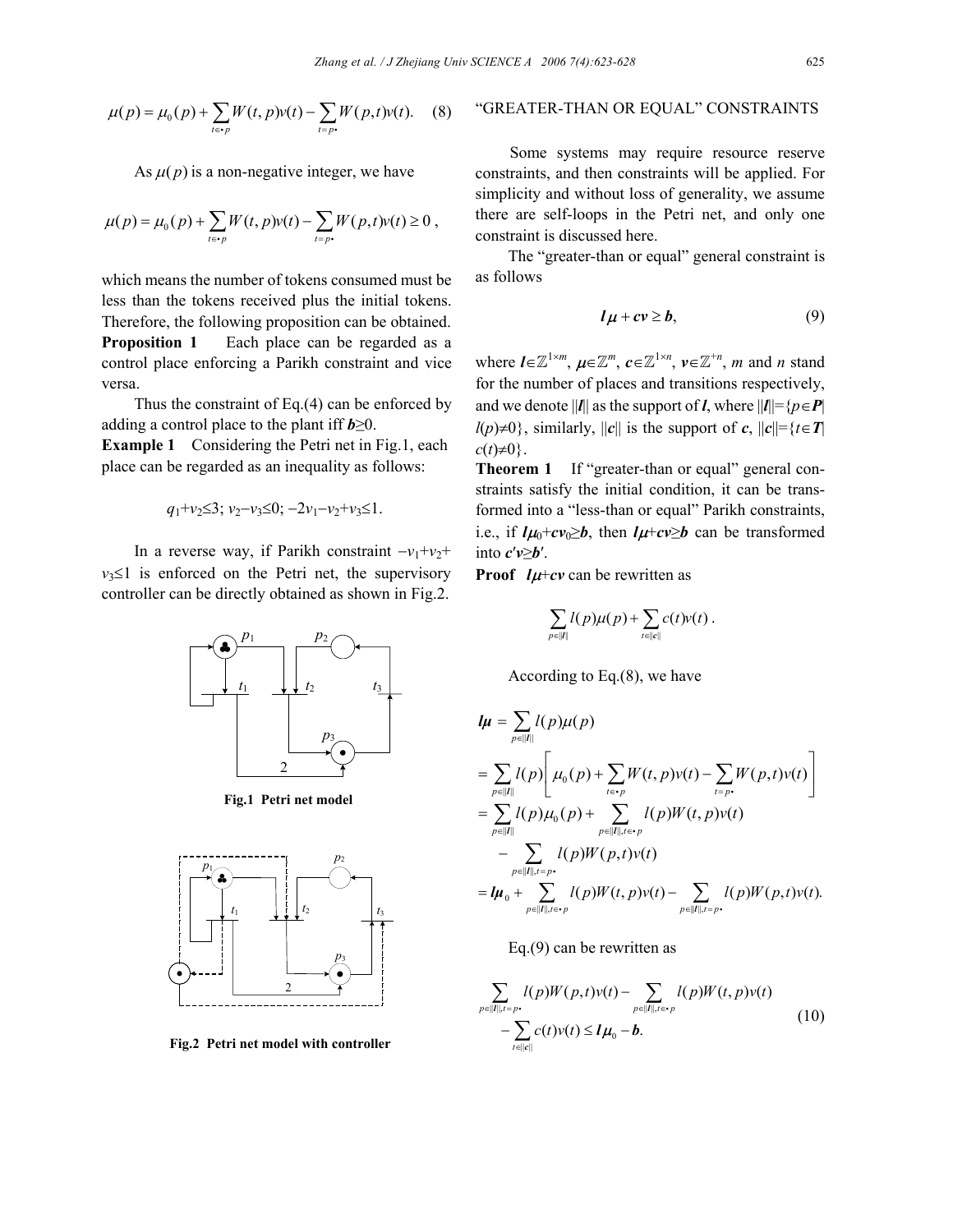The left part of Eq.(10) is in the form of *c*′*v*, the right part we denote as **, then Eq.(10) can be re**written in the form of *c*′*v*≤*b*′.

As  $l\mu_0+c\nu_0\geq b$ ,  $\nu_0=0$  for an initialized Petri net, thus we have  $b′=l\mu_0-b≥0$ , which proves the theorem.

# UNCONTROLLABLE AND UNOBSERVABLE **TRANSITONS**

In supervisory control of Petri net, there should be no arcs from control places to the uncontrollable transitions, as the uncontrollable transitions cannot be controlled. While for the unobservable transitions, which cannot be detected directly, there should be no arcs between control places and the unobservable transitions, which are also assumed uncontrollable. In the constraints of Eq.(1), let  $D_{\text{uc}}$  stand for the uncontrollable part of  $D_{\rm p}$ , and  $D_{\rm u0}$  the unobservable part, the enforceable set of constraints should satisfy

$$
LD_{uc} \leq 0, \qquad LD_{uo} = 0.
$$

Lemma 1 in (Moody and Antsakis, 2000) shows how to obtain the enforceable constraints.

**Lemma 1** Let  $R_1 \in \mathbb{Z}^{n_c \times m}$  satisfy  $R_1\mu_{p} \geq 0 \forall \mu_{p}$ ,  $\mathbf{R}_2 \in \mathbb{Z}^{n_c \times n_c}$  as diagonal matrix. If  $\mathbf{L}'\mathbf{\mu}_p \leq \mathbf{b}'$  where  $L' = R_1 + R_2L$ ,  $b' = R_2(b+1) - 1$  and 1 is an  $n_c$  dimensional vector of 1's, then  $L\mu_{p} \leq b$ .

Lemma 1 was proved in (Moody and Antsaklis, 2000), and a lot of results have been achieved by Moody in the synthesis of supervisor enforcing the constraints of Eqs.(1) and (2) with the uncontrollable and unobservable transitions.

As for the PN enforcing constraints of Eq.(5) with uncontrollable and unobservable transitions, a method is proposed to modify *C* and *b* to get the admissible constraints.

Let  $C_{\text{uc}}$ ,  $C_{\text{uo}}$  be the uncontrollable and unobservable part of *C* respectively. Regarding the properties of uncontrollable and unobservable transitions, the admissible Parikh vector term constraints should satisfy

$$
C_{\rm uc} \leq 0,\tag{11}
$$

$$
C_{\rm u0}=0.\tag{12}
$$

If Eqs.(11) and (12) are not satisfied,  $C$  and  $b$ 

have to be modified to ensure the constraints enforceable.

**Theorem 2** Let  $R \in \mathbb{Z}^{m_c \times m}$  satisfy  $R \ge 0$ ,  $R\mu_0 \le b$  and if  $C'v \le b'$  where  $C' = RD_p + C$ ,  $b' = b - R\mu_0 \ge 0$ , then  $Cv \le b$ . **Proof** The transformed constraint is  $(RD_p+C)v \leq$ *b*−*R* $\mu$ <sub>0</sub>, which can be rewritten as  $R(D_p v + \mu_0) + Cv ≤ b$ , because  $\mu = \mu_0 + D_p v \ge 0$ ,  $R(D_p v + \mu_0) \ge 0$ , therefore  $Cv \le b$ .

By Theorem 2, if there exists such *R* that satisfies all the conditions, there must exist a transformed constraint which guarantees *Cv*≤*b* without violating the characterization of uncontrollable and unobservable transitions.

*R* in Theorem 1 has to satisfy the following conditions

$$
\begin{cases}\nR \ge 0, \\
R\mu_0 \le b, \\
C'_{uc} = R D_{uc} + C_{uc} \le 0, \\
C'_{uo} = R D_{uo} + C_{uo} = 0.\n\end{cases}
$$
\n(13)

*R* can be calculated through the following algorithm. **Algorithm 1** 

Let 
$$
M = \begin{bmatrix} D_{\text{uc}} & D_{\text{uo}} & \mu_0 & I_1 \\ C_{\text{uc}} & C_{\text{uo}} & -b & 0 \end{bmatrix}
$$
,

where  $M \in \mathbb{Z}^{(m \times n_{\text{uc}}) \times (n_{\text{uc}} + n_{\text{uo}} + m + 1)}$ ,  $D_{\text{uc}} \in \mathbb{Z}^{m \times n_{\text{uc}}}$ ,  $D_{\text{uo}} \in \mathbb{Z}^{m \times n_{\text{uo}}}$ ,

 $\boldsymbol{C}_{\text{uc}} \in \mathbb{Z}^{m_{\text{c}} \times n_{\text{uc}}}, \ \boldsymbol{C}_{\text{uo}} \in \mathbb{Z}^{m_{\text{c}} \times n_{\text{uo}}}, \ \boldsymbol{\mu}_{0} \in \mathbb{Z}^{m}, \ \boldsymbol{b} \in \mathbb{Z}^{+m_{\text{c}}}.$ 

Through row operations, we can obtain *M*′

$$
M'=\begin{bmatrix} R D_{\rm uc} & R D_{\rm u0} & R \mu_0 & R \\ R D_{\rm uc} + C_{\rm uc} & R D_{\rm u0} + C_{\rm u0} & R \mu_0 - b & R \end{bmatrix},
$$

in which conditions Eq.(13) are satisfied, and  $\boldsymbol{R}$  is used to achieve *C*′*v*≤*b*′, the admissible constraints.

By Algorithm 1, *R* can be easily obtained if the controller exists, and we should note that only add operations can be executed in the matrix row operation to ensure *R*≥0.

# EXAMPLE

This section gives an application of Theorem 2 and describes the whole procedure of the supervisor design for comparison with the method mentioned in (Iordache and Antsaklis, 2002; 2003) to show the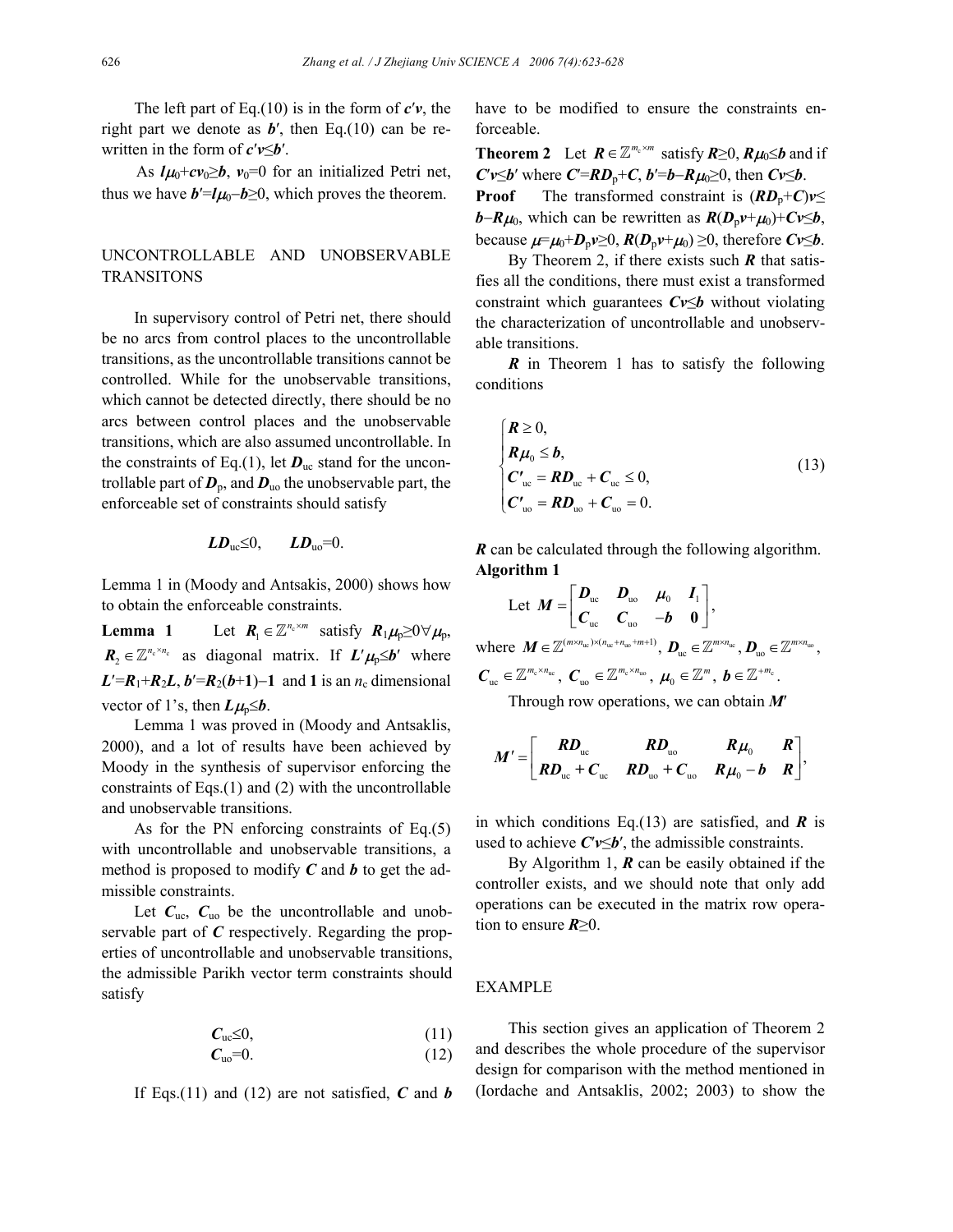advantages. The example is borrowed from (Iordache and Antsaklis, 2003) shown in Fig.3, in which PN models a manufacturing cell. Autonomous vehicles (AVs) can enter a restricted area (RA) from the left or from the right. The left AVs enter the RA via  $t_2$  and exit via  $t_{13}$ ; the right AVs enter via  $t_5$  and exit via  $t_{14}$ . The number of AVs in the RA is limited to *m*. Moreover, left and right AVs should not appear in the RA at the same time. These constraints can be written as

$$
mq_2 \le m - \nu_s + \nu_{14},\tag{14}
$$

$$
mq_5 \le m - \nu_2 + \nu_{13} \,. \tag{15}
$$



**Fig.3 Petri net model of a manufacturing cell** 

The marking of  $p_1(p_2)$  represents the number of left (right) AVs that wait to enter the RA, such an AV may be rerouted to another RA via  $t_3$  ( $t_6$ ). The left AVs should stay in line if there are no right AVs in  $p_2$ or in the RA. Then the constraint can be written as

$$
q_3 \le \mu_2 + \nu_3 - \nu_{14} \,. \tag{16}
$$

For some fairness and firing restrictions which can be referred to (Iordache and Antsaklis, 2003), we write the following constraints

$$
v_{11} - v_{12} \le n \,, \tag{17}
$$

$$
v_{12} - v_{11} \le n \tag{18}
$$

Because there are  $q_2$ ,  $q_3$ ,  $q_5$  in the constraints,  $(t'_2, p'_2, t''_2)$ ,  $(t'_3, p'_3, t''_3)$ ,  $(t'_5, p'_5, t''_5)$  are constructed to replace  $t_2$ ,  $t_3$ ,  $t_5$ , which are shown in Fig.4.  $q'_i$  is replaced by  $\mu'_i$ , and then can be transformed into  $v_i$ form. The transforming procedure is as follows.

The constraints can be rewritten as follows to eliminate *qi*:



**Fig.4 Modified Petri net model** 

$$
m\mu'_2 + \nu_5 - \nu_{14} \le m\,,\tag{14.1}
$$

$$
m\mu'_5 + v_2 - v_{13} \le m,\t\t(15.1)
$$

$$
-\mu_2 + \mu'_3 - \nu_5 + \nu_{14} \le 0, \tag{16.1}
$$

$$
v_{11} - v_{12} \le n,\tag{17.1}
$$

$$
v_{12} - v_{11} \le n. \tag{18.1}
$$

When we apply Wang and Yan (2005)'s method,  $\mu_i$  can be replaced by  $v_i$ . We have the following constraints involving only Parikh vector term

$$
m(v'_2 - v''_2) + v'_5 - v_{14} \le m\,,\tag{14.2}
$$

$$
m(v'_5 - v''_5) + v'_2 - v_{13} \le m,\t\t(15.2)
$$

$$
-\nu_4 + \nu_6 + \nu_3' - \nu_3'' + \nu_{14} \le 0,\tag{16.2}
$$

$$
v_{11} - v_{12} \le n,\tag{17.2}
$$

$$
v_{12} - v_{11} \le n. \tag{18.2}
$$

Assume the uncontrollable transitions to be  $t_1$ ,  $t_4$ ,  $t_{11}$ ,  $t_{12}$ ,  $t_{13}$  and  $t_{14}$ , and the unobservable transitions to be  $t_{13}$  and  $t_{14}$ .

According to Theorem 1 and Algorithm 1, the modified constraints are as follows

$$
m(v'_2 - v''_2) + v'_5 - v_8 - v_9 \le m,\t\t(14.3)
$$

$$
m(v'_5 - v''_5) + v'_2 - v_7 - v_{10} \le m,\t\t(15.3)
$$

$$
v'_3 - v''_3 - v_4 + v_5 + v_6 \le 0,
$$
\n(16.3)

$$
v_7 + v_9 - v_{12} \le n,\tag{17.3}
$$

$$
v_8 + v_{10} - v_{11} \le n. \tag{18.3}
$$

According to Proposition 1, the controlled PN can be synthesized, then  $(t'_2, p'_2, t''_2)$  can be changed to  $t_2$  and the same operation can be applied to the other two. The controlled PN is shown in Fig.5. For comparison with the example in (Iordache and Antsaklis, 2003), only three controllers are presented here,